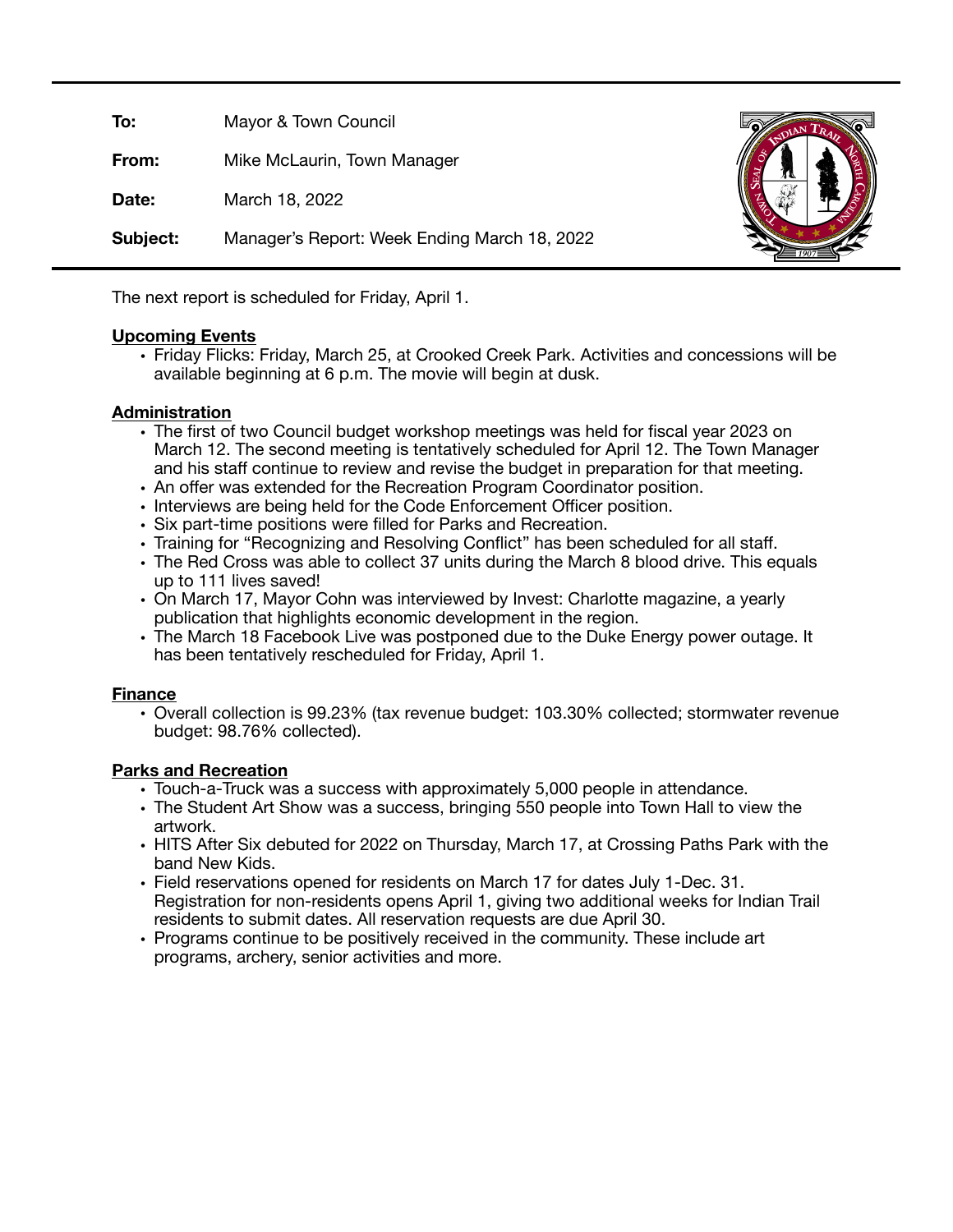# **Manager's Report March 18, 2022 Page 2**

### **Planning**

- Lowe's Home Improvement has submitted for Conditional Rezoning for Outdoor Storage for Tool Rental Equipment – project has been put on hold based on site inspection revealing code violations.
- Moore Farm Phase 3 (Waxhaw Indian Trail Road) has submitted for site plan approval.
- Harris Teeter Fuel Center site submitted for Plat Review.
- Metrolina Christian Academy Soccer Field and Parking Lot expansion was submitted for Site Plan Review.
- Continuing to issue new residential construction permits in Harper's Run, Oakshire Springs, Northgate, Heritage, Sagecroft and Braeburn.
- The Grove at Chestnut is on hold for any additional permitting in order to confirm possible setback issues.
- Planning & Engineering met with another Light Industrial business pursuing development of a lot off Technology Drive.
- Staff attended Quasi-Judicial training the evening of March 15 in partnership with the Town of Waxhaw and the Town of Stallings. Four of our Board of Adjustment members were in attendance, and this valuable training was provided at 1/3 of the cost due to the Towns working together.
- Planning staff attended Generational Diversity training on March 17.
- Met with potential consultants for scoping ideas for the Downtown Masterplan Update.
- Code Enforcement continues to be as proactive as possible. Currently Code Enforcement is working on a large scale dog breading/fighting case in a Single Family Residential Zone.

# **Engineering**

- **• NCDOT Update on U4714B Old Monroe Widening Project (R/W Acquisition Phase):** 
	- Total Parcels—194
	- Parcels Settled—27
		- 5 of these parcels are awaiting deed of trust releases prior to closing.
		- 22 of these are awaiting final reports/recordings/checks for payment etc.
	- Parcels Closed—8
	- Remaining Appraisals Requested—122
	- Appraisals Approved—59
	- Appraisals in review—27
	- Appraisals Outstanding—36
	- Parcels on Hold due to revisions on sheets 16-19—Approximately 45 Parcels
	- The right of way process was initiated in June 2021. Please keep in mind that the first 6-8 months are spent establishing contacts with each owner and ordering appraisals. You may not see a high amount of parcels settled initially, because it takes 4-6 months to get appraisals back once they are ordered. However, going forward this number should increase more rapidly as the right of way process gains momentum.